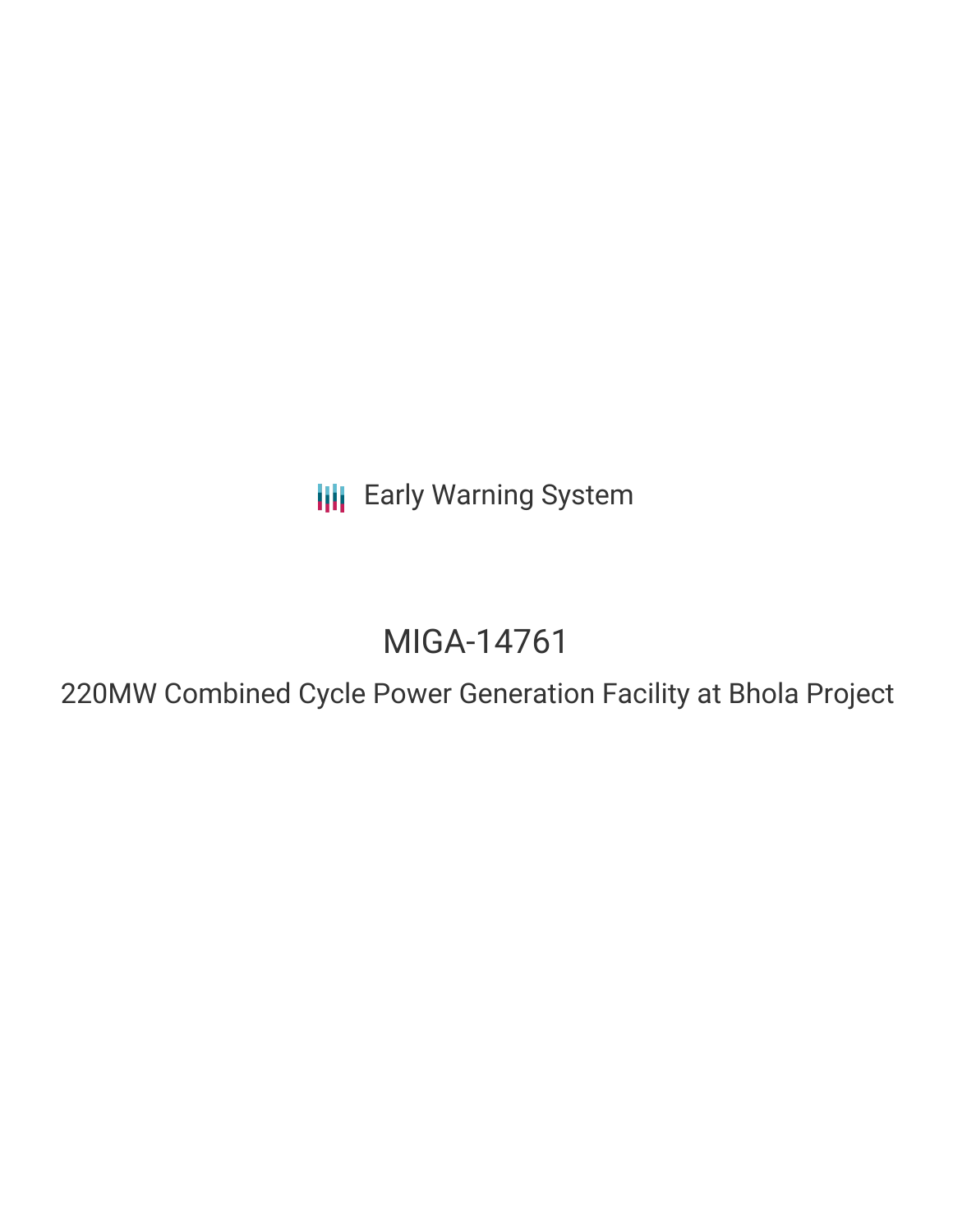

#### **Quick Facts**

| Bangladesh                                                                                   |
|----------------------------------------------------------------------------------------------|
| Asian Infrastructure Investment Bank (AIIB), Multilateral Investment Guarantee Agency (MIGA) |
| Proposed                                                                                     |
| A                                                                                            |
| Actis Ambergen 2 Limited Actis Energy 5B LP                                                  |
| Energy, Infrastructure                                                                       |
| Healthy Environment, Housing & Property, Indigenous Peoples, Labor & Livelihood              |
| Guarantee                                                                                    |
|                                                                                              |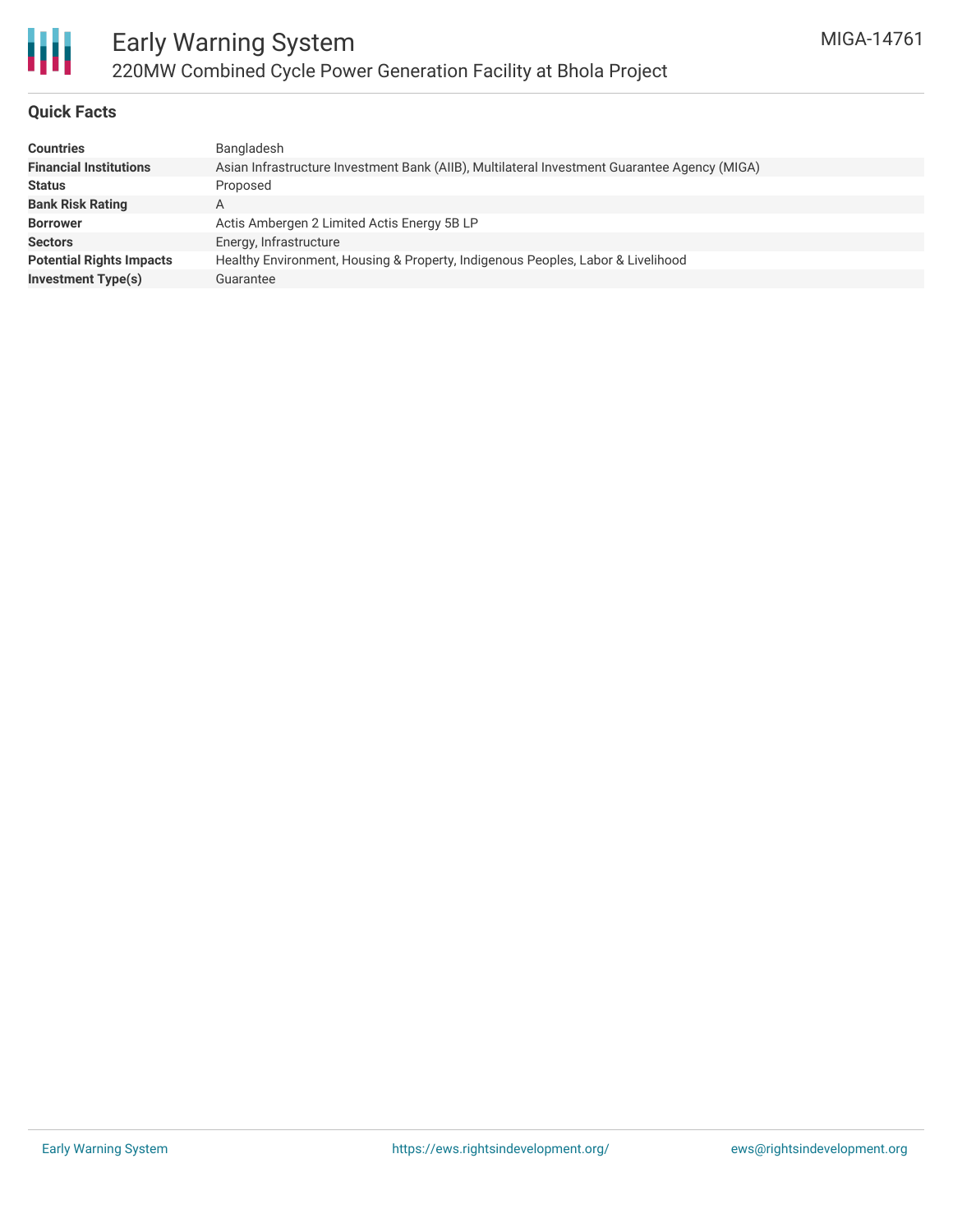

#### **Project Description**

This is an Early Disclosure for an application by Actis Ambergen 2 Limited and Actis Energy 5B LP on behalf of itself and other commercial lenders yet to be identified, for their investments in the acquisition and refinancing of the project enterprise incorporated in Bangladesh, Nutan Bidyut (Bangladesh) Ltd. The project involves an independent power producer, a 220MW Combined Cycle Power Generation Facility at Bhola, operating on a build, own and operate basis under a long-term power purchase agreement with the Bangladesh Power Development Board.

The Project is Category A under MIGA's Policy on [Environmental](https://www.miga.org/sites/default/files/archive/Documents/Policy_Environmental_Social_Sustainability.pdf) and Social Sustainability (2013).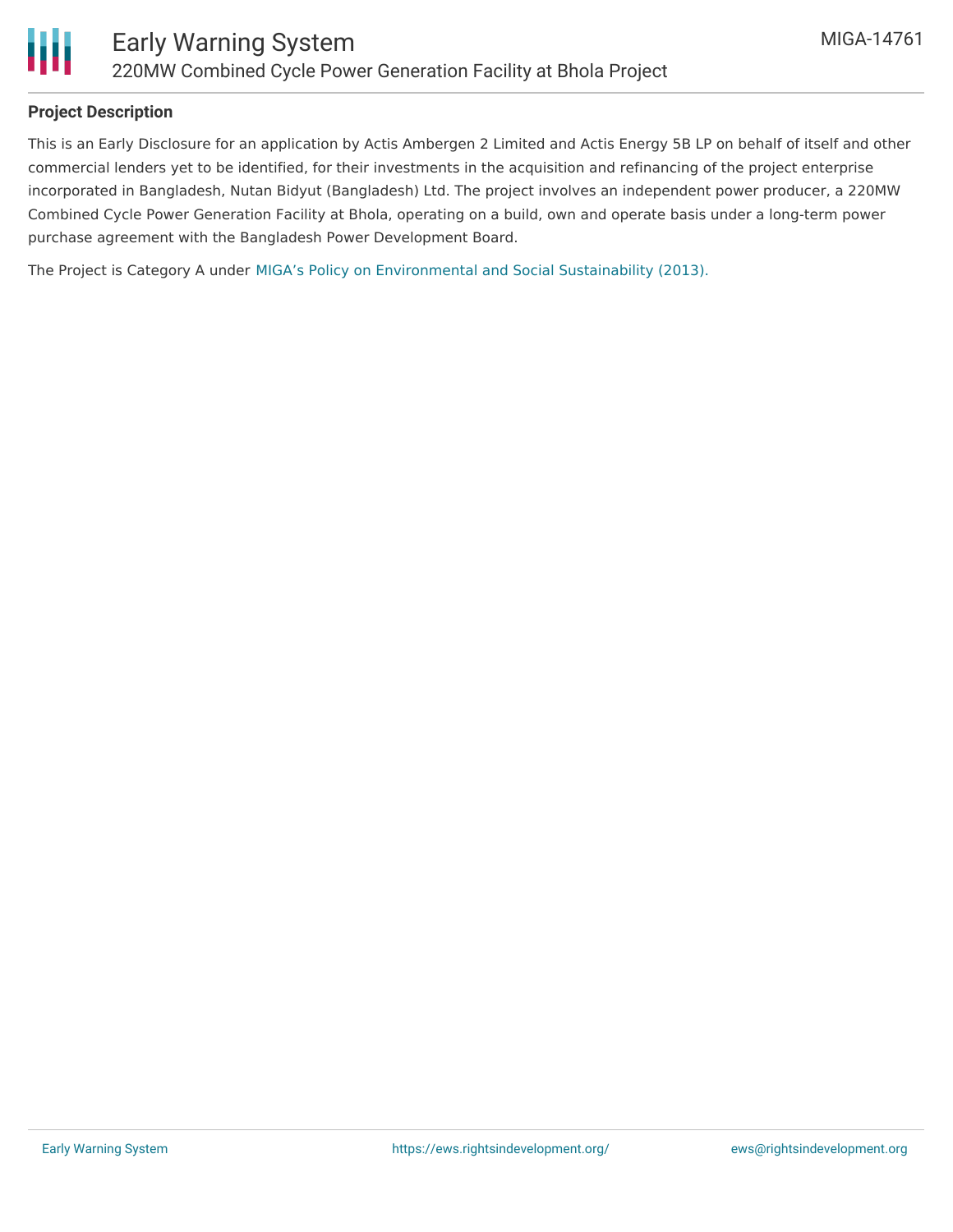# Ш

#### **Investment Description**

- Asian Infrastructure Investment Bank (AIIB)
- Multilateral Investment Guarantee Agency (MIGA)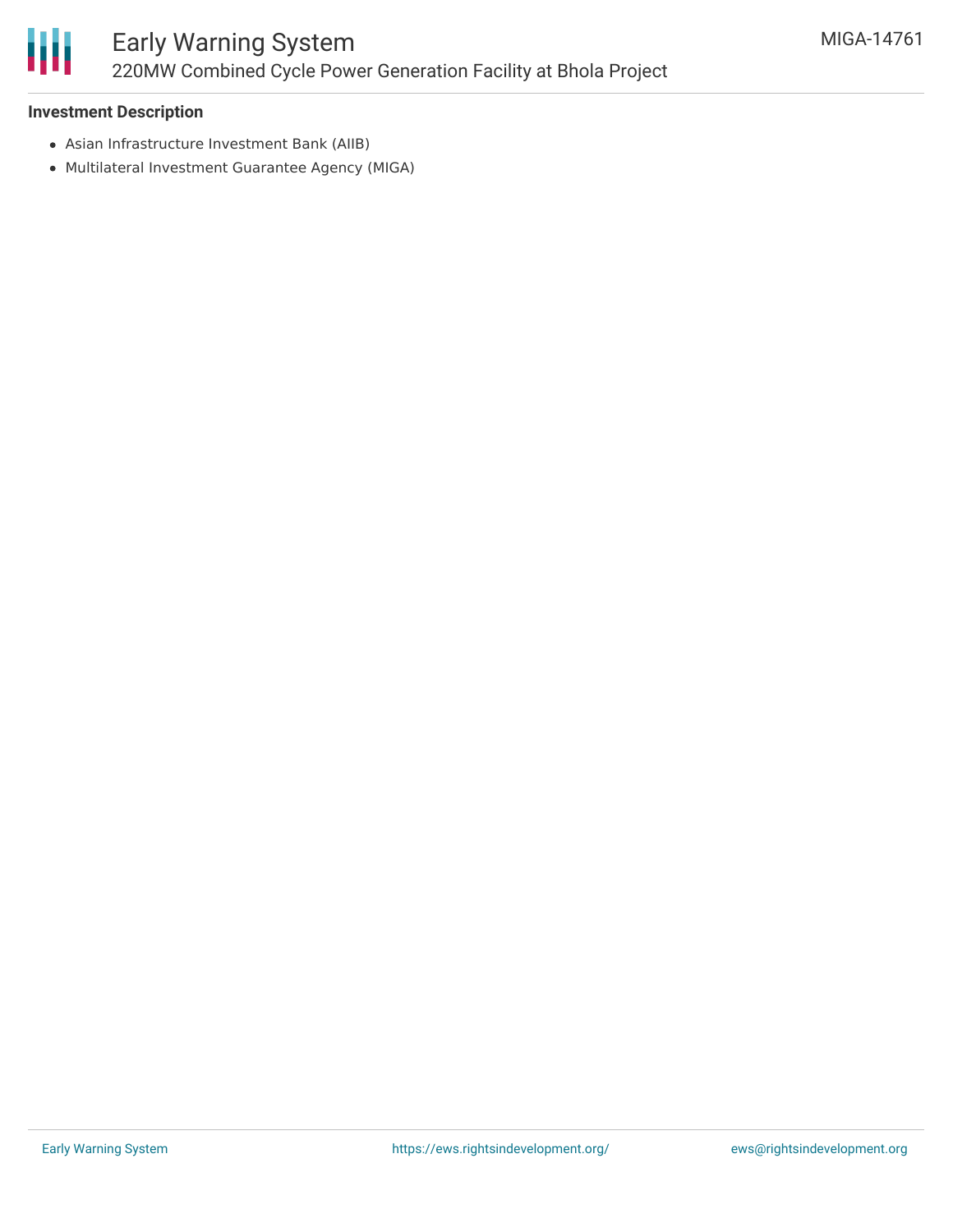## **Contact Information**

No contact information provided at the time of disclosure

#### ACCOUNTABILITY MECHANISM OF MIGA

The Compliance Advisor Ombudsman (CAO) is the independent complaint mechanism and fact-finding body for people who believe they are likely to be, or have been, adversely affected by an IFC or MIGA- financed project. If you submit a complaint to the CAO, they may assist you in resolving a dispute with the company and/or investigate to assess whether the IFC is following its own policies and procedures for preventing harm to people or the environment. If you want to submit a complaint electronically, you can email the CAO at CAO@worldbankgroup.org. You can learn more about the CAO and how to file a complaint at <http://www.cao-ombudsman.org/>

MIGA supports its clients (as defined in MIGA Policy on Environmental and Social Sustainability) in addressing environmental and social issues arising from their business activities by requiring direct investment clients to set up and administer appropriate grievance mechanisms and/or procedures to address complaints from Affected Communities. MIGA support to Financial Intermediary clients applying the Performance Standards are required to develop External Communications Mechanisms to receive and review inquiries or complaints from any interested party regarding the E&S risks and impacts of their operations as per the requirements of Performance Standards 1.In addition, Affected Communities have unrestricted access to the Compliance Advisor/Ombudsman (CAO), the independent accountability mechanism for MIGA. The CAO is mandated to address complaints from people affected by MIGA-guaranteed business activities in a manner that is fair, objective, and constructive, with the goal of improving environmental and social project outcomes and fostering greater public accountability of MIGA.Independent of MIGA management and reporting directly to the World Bank Group President, the CAO works to resolve complaints using a flexible, problem-solving approach through its dispute resolution arm and oversees project-level audits of MIGA's environmental and social performance through its compliance arm.Complaints may relate to any aspect of MIGA-guaranteed business activities that is within the mandate of the CAO. They can be made by any individual, group, community, entity, or other party affected or likely to be affected by the environmental or social impacts of a MIGAguaranteed business activity. Complaints can be submitted to the CAO in writing to the address below:Compliance Advisor/Ombudsman

International Finance Corporation

2121 Pennsylvania Avenue NW Room F11K-232

Washington, DC 20433 USA

Tel: 1 202 458 1973

Fax: 1 202 522 7400

E-mail: cao-compliance@ifc.org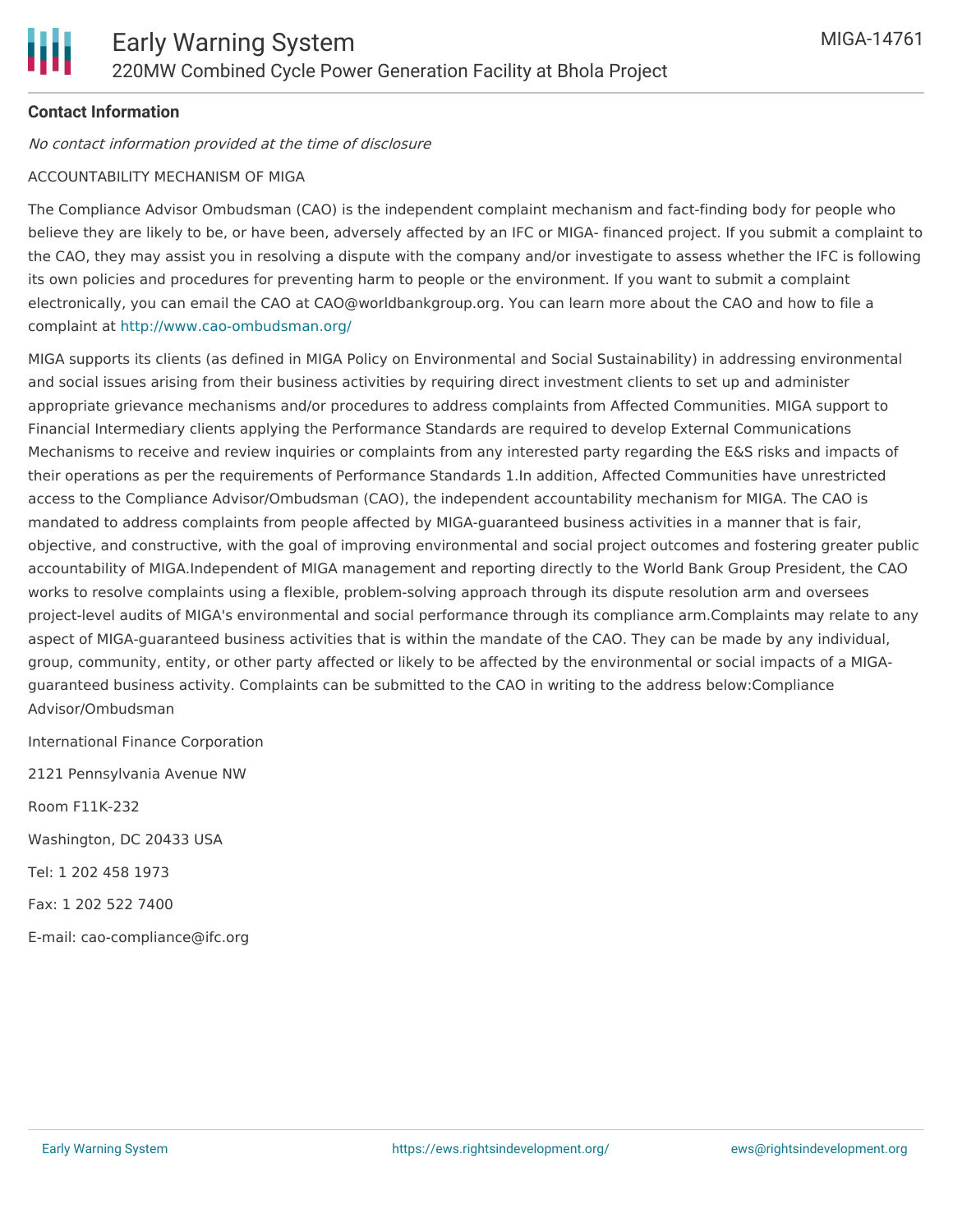

#### **Bank Documents**

- [Environment](https://ewsdata.rightsindevelopment.org/files/documents/61/MIGA-14761_ZWMj5zp.pdf) and Social Impact Assessment Report (ESIA) Addendum [\[Original](https://www.miga.org/sites/default/files/2021-06/0518816-NBBL ESIA Addendum Report-Final.pdf) Source]
- [Environmental](https://ewsdata.rightsindevelopment.org/files/documents/61/MIGA-14761.pdf) and social impact assessment report, January 2018 [\[Original](https://www.miga.org/sites/default/files/2021-06/Updated-Final-ESIA-Report_NBBL.pdf) Source]
- ESIA [Annexures](https://ewsdata.rightsindevelopment.org/files/documents/61/MIGA-14761_7F3zutt.pdf) [\[Original](https://www.miga.org/sites/default/files/2021-06/Final-Annexures-NBBL-ESIA-Report January 2018.pdf) Source]